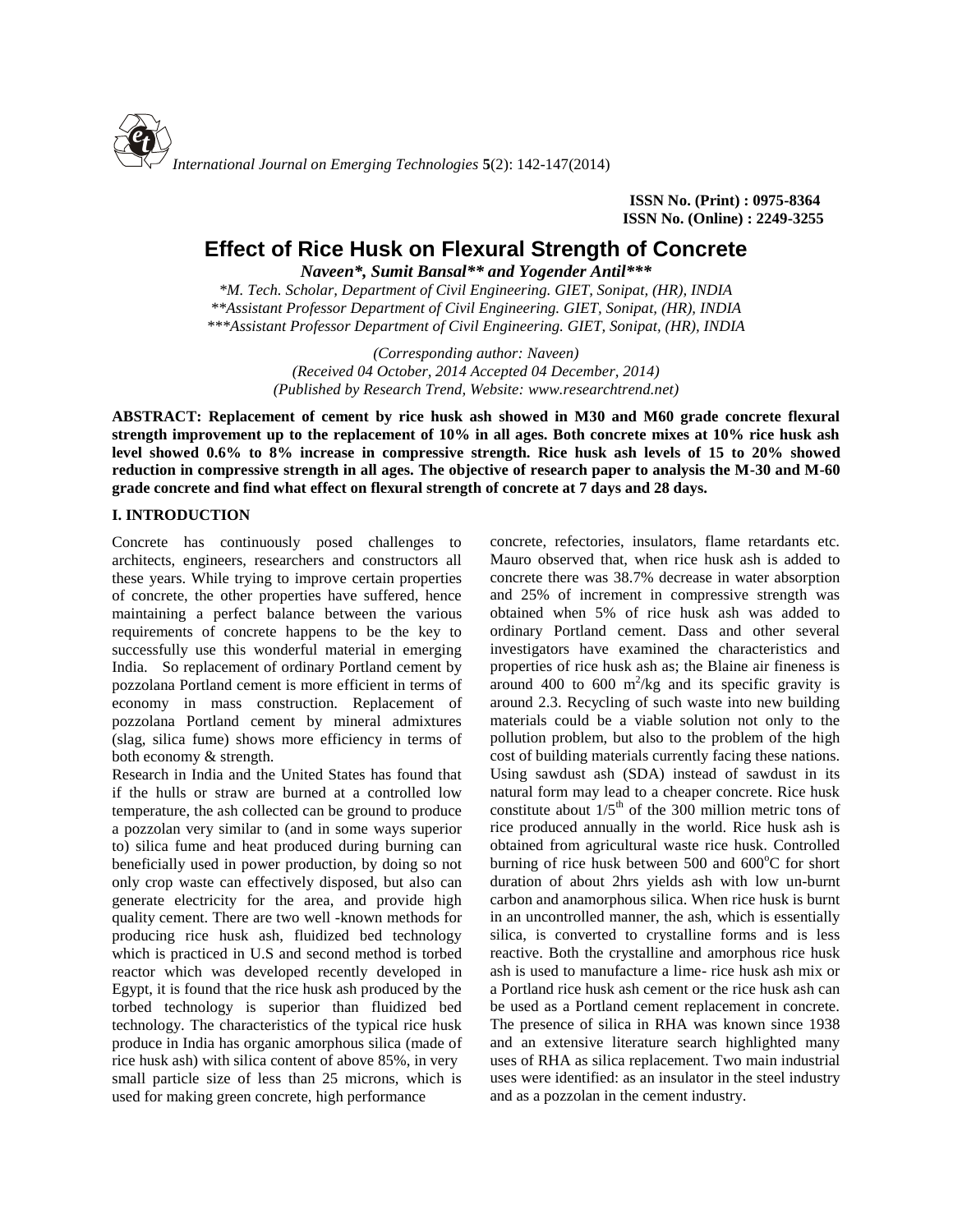RHA is used by the steel industry in the production of high-quality flat steel. Moreover, RHA is an excellent insulator, having low thermal conductivity, high melting point, low bulk density, and high porosity. It is this insulating property that makes it an excellent "tundish powder" that prevents rapid cooling of the steel and ensures uniform solidification in the continuous casting process. In addition, substantial research was carried out on its use in the manufacture of concrete. In particular, there are two areas for which RHA is used: in the manufacture of low cost building blocks and in the production of high quality cement. The addition of RHA to cement enhances the cement properties. Addition of RHA to Portland cement not only improves the early strength of concrete, but also leads to the formation of a calcium silicate hydrate gel around the cement particles, which becomes highly dense and less porous. This may increase the strength of concrete against cracking. In general, concrete made with Portland cement containing RHA has a higher compressive strength.

Burning of rice husk at different temperatures produces different kinds of ashes. Once the rice husk is burned without releasing  $CO<sub>2</sub>$  in the atmosphere the end product is rice husk ash. It has many industrial uses. The company uses a patented technology to purify the silica content of the ash up to 99%. The impurities are metallic salts which can be processed as fertilizers in rice production. The purified  $SiO<sub>2</sub>$  can be processed further to produce Silicon crystals for the production of microchips and solar cells or photovoltaic panels.

During last few decades requirement of high performance and highly durable concrete has been on rise. The use of mineral admixture in combination with chemical admixture has allowed the concrete technologists to tailor the concrete for many specific requirements. Amongst the mineral admixture, silica fume, because of its finely divided state and very high percentage of amorphous silica, proved to be most useful, if not essential for the development of very high strength concretes and concrete of very high durability i.e. high performance concrete. Therefore it is being used on a worldwide scale in concrete, for the making of high performance concrete. In spite of its numerous advantages silica fume suffers from one major disadvantage that it is imported therefore, very costly. In this work an attempt has made to find a suitable alternate of rice husk ash.

## **II. MATERIAL AND METHODS**

**Material.** The various material used in the experimental work were cement, fine aggregate, coarse aggregate, mineral admixtures, (namely rice husk ash) superplasticizer and water.

**Cement.** The cement used in this research work was ordinary Portland cement of 53 grade. Cement was tested for its suitability according to IS 12269:1999.

Fine Aggregates. Sand used, as a fine aggregate in this experimental study was land quarried and locally known as Koilwar, generally used in and around Patna.

|                                                |              | <b>Permissible Range</b> |
|------------------------------------------------|--------------|--------------------------|
| <b>Test Parameter</b>                          | <b>Value</b> | As per IS:12269:1999     |
| Specific Gravity                               | 3.15         | 3.10-3.15                |
| Blaine Fineness $(m^2/Kg)$                     | 307          | 225                      |
| Normal Consistency (%)                         | 32           | $30 - 35$                |
| Initial setting time (min)                     | 62           | 30                       |
| Final setting time (min)                       | 260          | 600                      |
| Soundness of cement<br>(Le Chatelier expansion |              |                          |
| value in mm)                                   | 2            | 10                       |
| Compressive Strength                           |              |                          |
| (MPa)                                          |              |                          |
| 7 days<br>28 days                              | 37<br>58     | 53                       |

#### **Table 1: Properties of cement.**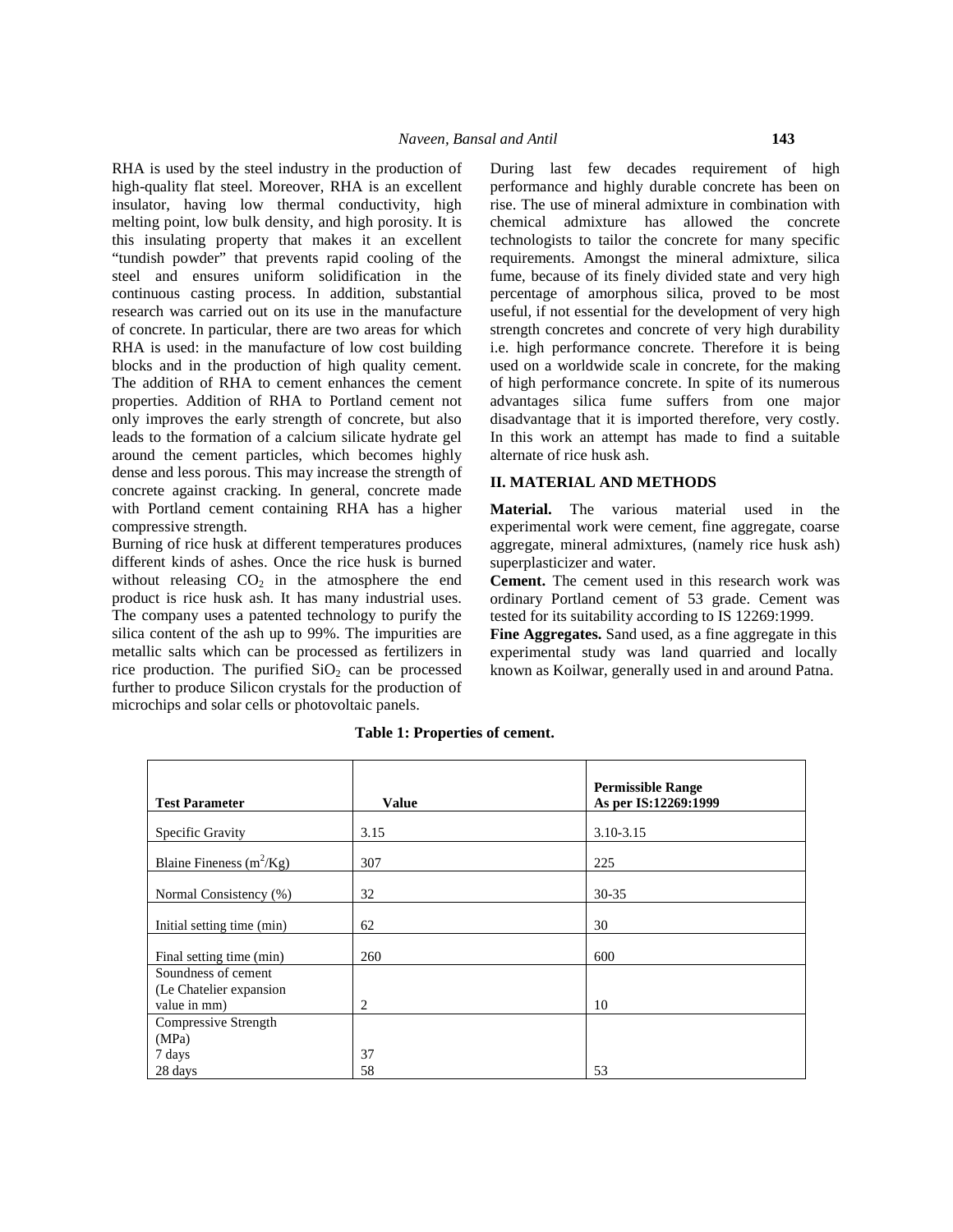|                 |                | $(\%)$ Passing           |          |            |  |
|-----------------|----------------|--------------------------|----------|------------|--|
| Sieve Size (mm) | Passing $(\%)$ | Zones as per IS:383-1970 |          |            |  |
|                 |                |                          |          |            |  |
| 10              | 100            | 100                      | 100      | 100        |  |
| 4.75            | 98.5           | $90 - 100$               | 90-100   | $90 - 100$ |  |
| 2.36            | 95.5           | 60-95                    | 75-100   | 85-100     |  |
| 1.18            | 87.5           | $30 - 70$                | 55-90    | 75-100     |  |
| 0.600           | 54             | $15 - 34$                | 35-59    | 60-79      |  |
| 0.300           | 8              | $5-20$                   | $8 - 30$ | $12 - 40$  |  |
| 0.150           | 3.75           | $0 - 10$                 | $0 - 10$ | $0-10$     |  |

**Table 2: Sieve analysis of fine aggregate and Zones as per IS:383-1970**

The sand used in this experiment falls in Grading zone 2, as per IS: 83:1970.

**Coarse Aggregate.** Graded crushed stone aggregate with maximum nominal size of 20mm and down was used a coarse aggregate. Type of coarse aggregate was used to have better gradation and higher density of the mix

**Rice husk ash.** Rice husk ash is obtained from agricultural waste of rice husk. Rice husk used in the experimental study is obtained from a M/S Prakash Rice mill Danapur, Bihar and its specific gravity is 2.06. Bulk density of rice husk ash used was  $718 \text{ kg/m}^3$ . The particles of rice husk ash used were finer than  $45 \square m$ .

**Water.** Potable water was used in the experiment, whose Ph value is greater than 6.

**Mix Proportions.** Water/cementious material ratio is kept around 0.43 and 0.35. M30 M60 grades concrete are used throughout the experimental study. A total of 10 concrete mixes were used for this study. Concrete mixes were made with 5%, 10%, 15% and 20% replacement of cement with rice husk ash.

Specimen Preparation. Concrete specimens are prepared by proper mixing of ingredients in proportions as mentioned. First of all small amount of water is poured into tilting drum mixer then coarse aggregate, fine aggregate, cement and mineral admixture are fed, thereafter the ingredients are mixed dry in the mixer for about 30 seconds, then water was added and mixing was continued till the concrete attained the uniform colour and consistency, then mixer was stopped for about two minutes.

| <b>Mix Designations</b>                            | BC      | BR <sub>1</sub> | BR <sub>2</sub> | BR <sub>3</sub> | BR4     |
|----------------------------------------------------|---------|-----------------|-----------------|-----------------|---------|
| Rice Husk Ash Present                              |         |                 |                 |                 |         |
| (% )                                               | 0       |                 | 10              | 15              | 20      |
| $w/c$ ratio                                        | 0.43    | 0.43            | 0.43            | 0.43            | 0.43    |
| Cement $(Kg/m^3)$                                  | 420     | 399             | 378             | 357             | 336     |
| Rice Husk Ash $(Kg/m^3)$                           |         | 21              | 42              | 63              | 84      |
| Sand $(Kg/m^3)$                                    | 621.60  | 582.18          | 542.88          | 503.59          | 464.29  |
| Coarse<br>Aggregate                                |         |                 |                 |                 |         |
| $(Kg/m^3)$                                         | 1108.80 | 1108.80         | 1108.80         | 1108.80         | 1108.80 |
| Water $\left(\frac{\text{lit}}{\text{m}^3}\right)$ | 180.60  | 180.60          | 180.60          | 180.60          | 180.60  |

**Table 3: Mix Proportions for M30 grade concrete Mixtures.**

**Table 4: Mix Proportions for M60 grade concrete Mixtures.**

| <b>Mix Designations</b>                            | cc   | CR1    | CR2    | CR3    | CR4    |
|----------------------------------------------------|------|--------|--------|--------|--------|
| Rice Husk Ash Present (%)                          |      |        | 10     | 15     | 20     |
| $w/c$ ratio                                        | 0.35 | 0.35   | 0.35   | 0.35   | 0.35   |
| Cement $(Kg/m^3)$                                  | 474  | 450.3  | 426.6  | 402.9  | 379.2  |
| Rice Husk Ash $(Kg/m^3)$                           |      | 23.7   | 47.4   | 71.1   | 94.8   |
| Sand $(Kg/m^3)$                                    | 636  | 585.10 | 535.61 | 483.21 | 433.72 |
| Coarse Aggregate $(Kg/m^3)$                        | 1113 | 1113   | 1113   | 1113   | 1113   |
| Water $\left(\frac{\text{lit}}{\text{m}^3}\right)$ | 166  | 166    | 166    | 166    | 166    |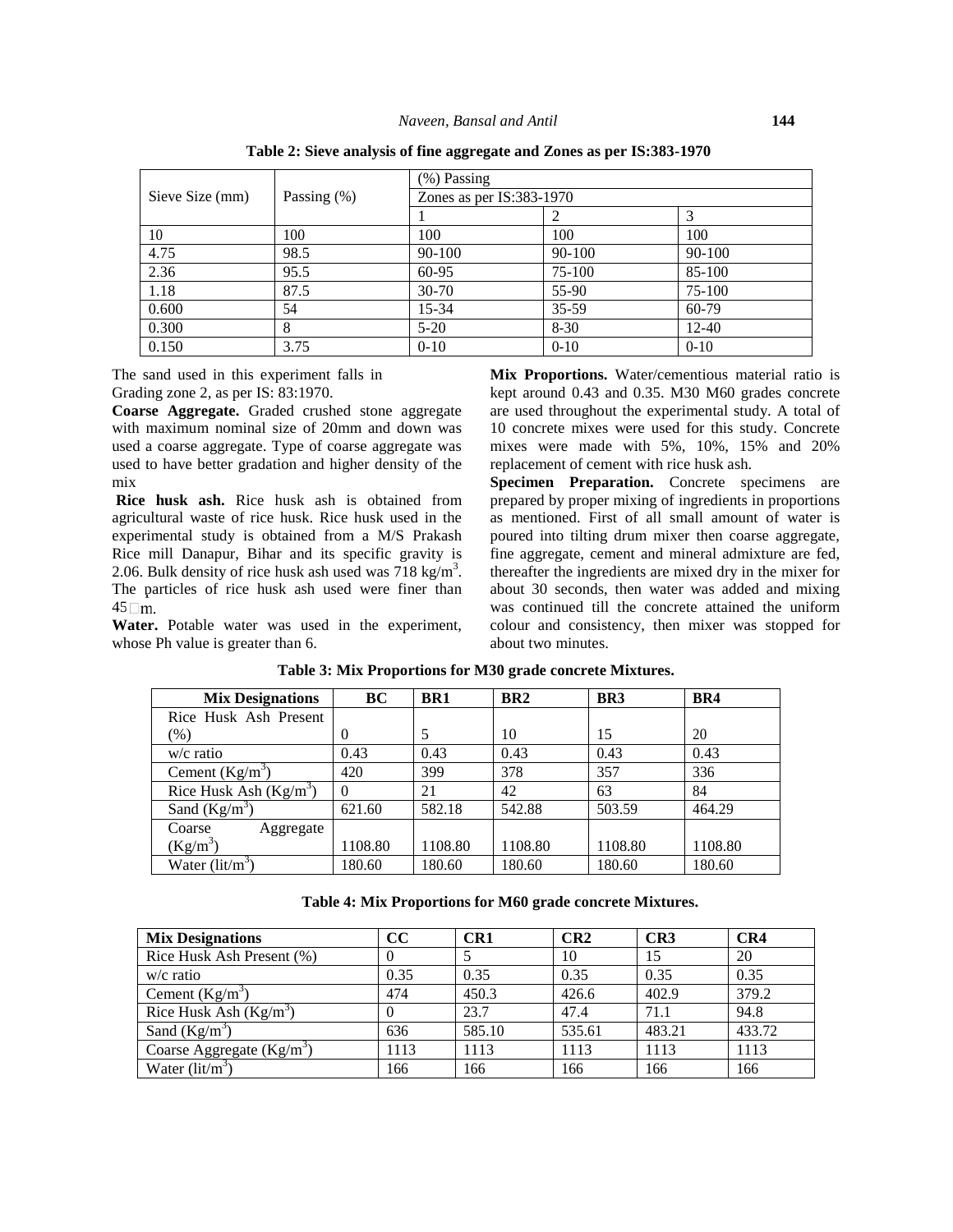Slump was measured. Then compaction factor test was conducted. Specimens were compacted by placing them on the vibrating table. Density and temperature were measured subsequently. Total numbers and types of specimen cast for each mix are given in. The Compression Test had been carried out at different ages of 7 and 28 days. Splitting Tensile Test had been carried out at ages of 7 and 28 days. Flexural strength Test is conducted at age of 28 days.

**Curing Conditions.** After 24 hours of casting, specimens were de-moulded and marked and immediately submerged in the curing tank of fresh water. They were cured continuously in water tank till testing.

# **III. EXPERIMENT**

**Flexural Strength Test.** The determination of flexural tensile strength or modulus of rupture is essential to estimate the load at which the concrete member may crack.

Its knowledge is useful in the design of pavement slabs and airfield runway as flexural tension is critical in these cases. Specimen of standard dimension of 100mm × 100mm500mm over a span of 400mm, under symmetrical one-point loading is used to produce a constant bending moment between load points so that the span is subjected to the maximum stress, and therefore it is there that cracking is likely to take place. The specimen was placed in the Universal testing machine such that the load was applied to the upper most surface as cast in the mould, along two lines spaced 13.3cm apart. The load was applied without shock and increased continuously at rate of 180kg/min, until the specimen fails, as shown in Fig-8. The test was conducted at the age of 28 days and the average of three specimens was taken as the representative flexural strength of the concrete. The flexural strength of specimen is calculated by  $PL/bd^2$ , when "a" is greater than 13.3cm. If "a" is between 13.3 and 10 cm, it is calculated as  $3Pa/bd$ . And if  $a^"$  is less than 10cm the result of test is discarded.



#### **RESULTS AND DISCUSSIONS**

## **Flexural Strength of M30 and M60 Grade RHA**

The tests for flexural strength of concrete were conducted for different concrete mixes i.e. M30 and M60 grade with different rice hush ash content i.e. 0%, 5%, 10%, 15% and 20% at the selected age i.e. 28 days.The results are complied in the given below. There

**Fig. 1.**

was also significant improvement in Flexural strength of the Concrete with rice husk ash content of 10% for different grades namely M30 and M60 and at the age of 28 days.

There increase in Flexural strength was of the order of 1.85% to 8.88% for different grades and at the age of 28 days.

| Table 5: Flexural Strength of M30 Grade RHA Concrete. |  |
|-------------------------------------------------------|--|
|-------------------------------------------------------|--|

| S.No. | Mix designation | <b>RHA</b>      | content   Flexural Strength in MPa for 28 |
|-------|-----------------|-----------------|-------------------------------------------|
|       |                 | $\mathcal{O}_0$ | days                                      |
| 1.    | BC              | 0%              | 4.95                                      |
| Ζ.    | BR <sub>1</sub> | 5%              | 5.25                                      |
| Ć.    | BR <sub>2</sub> | 10%             | 5.39                                      |
| 4.    | BR <sub>3</sub> | 15%             | 4.98                                      |
| J.    | BR4             | 20%             | 4.93                                      |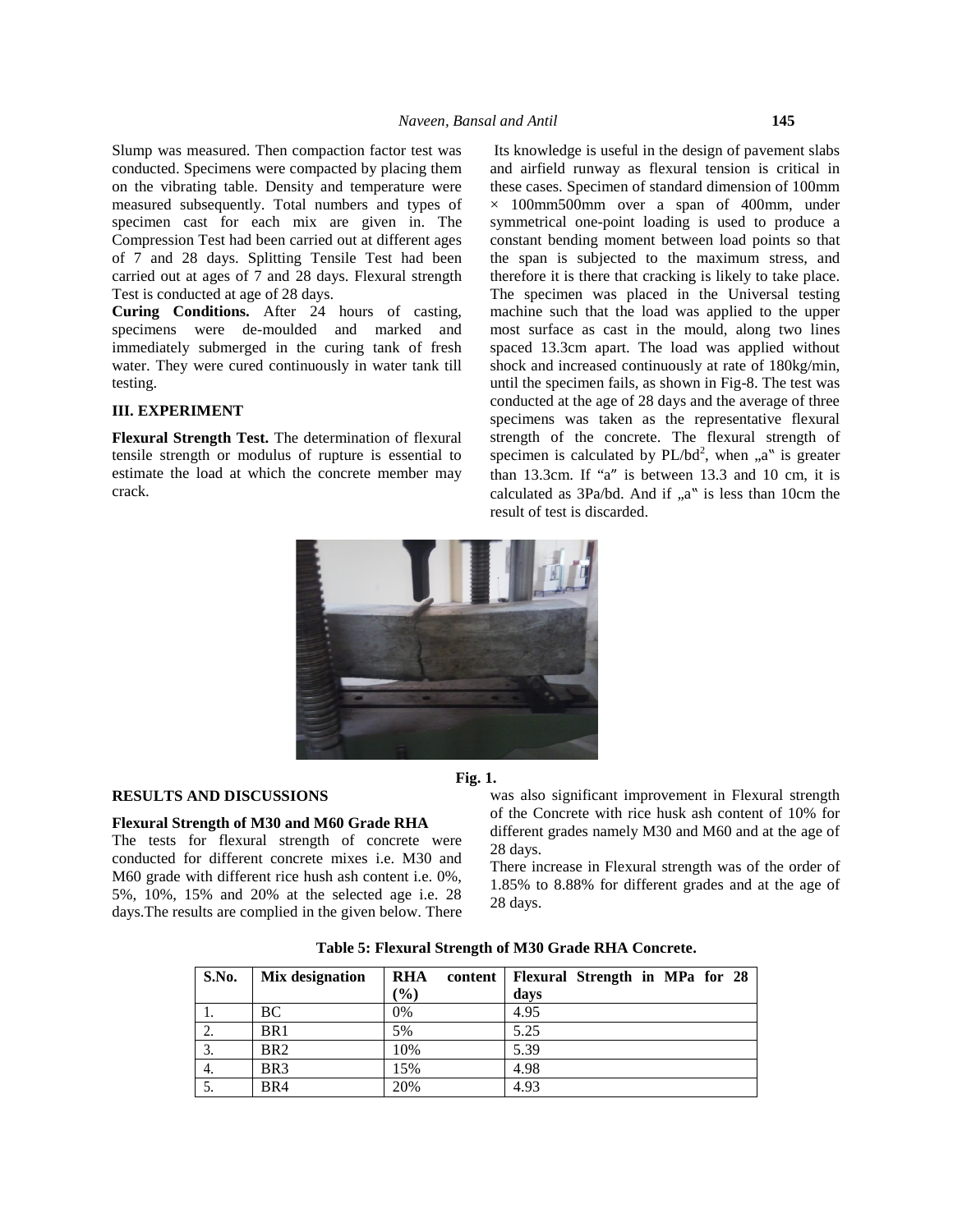| S.No. | Mix designation                    | RHA content $(\% )$ | <b>Flexural Strength in MPa for 28</b><br>days |
|-------|------------------------------------|---------------------|------------------------------------------------|
| 1.    | CС                                 | 0%                  | 5.94                                           |
| ۷.    | CR1                                | 5%                  | 5.98                                           |
| Ć.    | CR2                                | 10%                 | 6.05                                           |
| 4.    | CR3                                | 15%                 | 5.96                                           |
| J.    | $\mathcal{C} \mathbf{R} \varDelta$ | 20%                 | 5.88                                           |

| Table 6: Flexural Strength of M60 Grade RHA Concrete. |  |
|-------------------------------------------------------|--|
|-------------------------------------------------------|--|

| Table 7: Change in Flexural strength of M30 Grade of Concrete compared with Control Concrete in |  |
|-------------------------------------------------------------------------------------------------|--|
| respective ages.                                                                                |  |

| S.No. | Mix designation | RHA content $(\% )$ | <b>Change in Flexural</b><br><b>Strength in MPa for 28</b><br>days |
|-------|-----------------|---------------------|--------------------------------------------------------------------|
| 1.    | <b>BC</b>       | 0%                  |                                                                    |
| 2.    | BR1             | 5%                  | 5.25<br>(Increased by 6.06)<br>times)                              |
| 3.    | BR <sub>2</sub> | 10%                 | 5.39<br>(Increased by 8.88)<br>times)                              |
| 4.    | BR <sub>3</sub> | 15%                 | 4.98<br>(Increased by 0.6 times)                                   |
| 5.    | BR4             | 20%                 | 4.93<br>(Decreased by 0.4<br>times)                                |

**Table 8 : Change in Flexural strength of M60 Grade of Concrete compared with Control Concrete in respective ages.**

| S.No. | Mix designation | <b>RHA</b> content<br>(%) | <b>Change in Flexural</b><br><b>Strength in MPa for 28</b><br>days |
|-------|-----------------|---------------------------|--------------------------------------------------------------------|
| 1.    | CC              | 0%                        |                                                                    |
| 2.    | CR <sub>1</sub> | 5%                        | 5.98<br>(Increased by 0.6 times)                                   |
| 3.    | CR <sub>2</sub> | 10%                       | 6.05<br>(Increased by 1.85)<br>times)                              |
| 4.    | CR <sub>3</sub> | 15%                       | 5.96<br>(Increased by 0.3 times)                                   |
| 5.    | CR4             | 20%                       | 5.88<br>(Decreasedby1.01times)                                     |